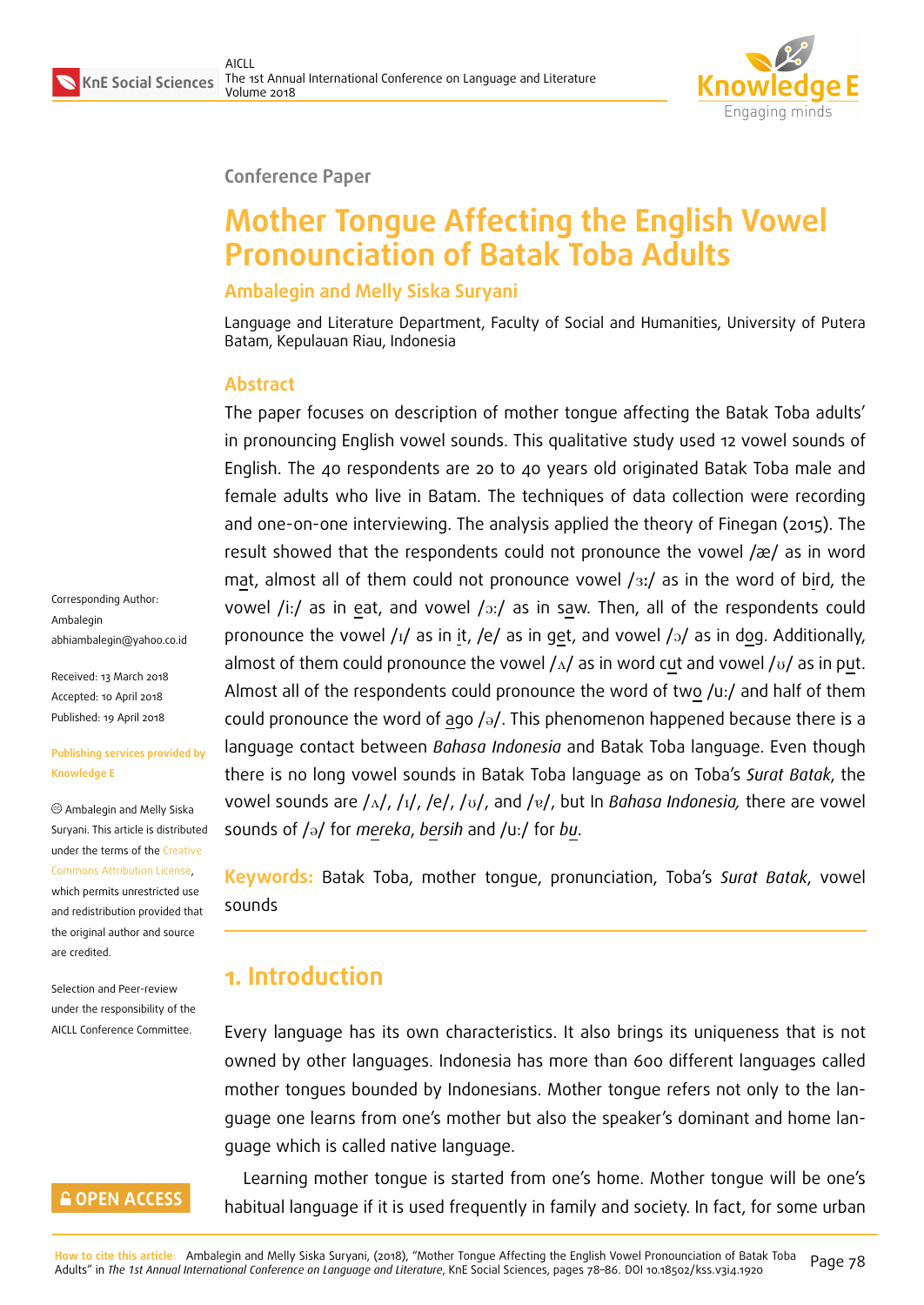

young generation nowadays do not recognize their mother tongue. As a millennium generation, they think globally as the effect of nowadays information which is mailed into English.

English as EFL is familiar to Indonesia as first EFL taught in schools. Those whose mother tongue is their daily language, it will interfere English pronunciation. Indonesians would pronounce past as /p<sup>h</sup>a:st/ without aspiration as in Indonesian word *pagi* because /p/ is not aspirated in all position. There is possible phonemic negative transfer between languages and it can make weird.

The mother tongue users will encounter some common difficulties when pronouncing the English's words. Brown (2007) stated that factors that cause the difficulties are phonological differences between their native language (L1) and their second language/foreign language (L2).

Batak Toba, one of the ethnics in Indonesia, has a unique language and culture. Batak Toba dialect reflects the sounds in foreign language such as English. Once, a Batak-Toba adult pronounced bird as /birt/. He got difficulty to pronounce some sounds in term of English vowel sounds. It is highlighted that the Batak Toba-neses experience mispronunciation of English vowel sounds.

All native speakers whose English is not their mother tongue will bring their mother tongue-like accent to the English pronunciation. Due to the different phonological system between Batak Toba language and English such problem arises. It is observed that mother tongue-like accent interferes the English pronunciation. It is difficult for Batak Toba-neses whose English is their foreign language to speak with native-like pronunciation. Batak Toba-neses bring their different accent freely from their nativelike accent in pronouncing English, then their English pronunciation sounds awkward. Therefore this study attempts to identify the mispronunciation of English vowel sounds produced by Batak Toba-neses. It discusses about how Batak Toba-neses pronounce the English vowel sounds and how mother tongue-like accent affects the English vowel sounds.

It is believed that the aim of the research will be very useful to enrich the concept of phonological system of different languages. Known that mother tongue-like accent interferes the English pronunciation, therefore the nature of this research is to highlight the area of phonological divergence between Batak Toba language and English. Finally, it is important to know how Batak Toba-neses pronounce the English vowel sounds and to find out the English vowel sounds whose the Batak Toba-neses mispronounce.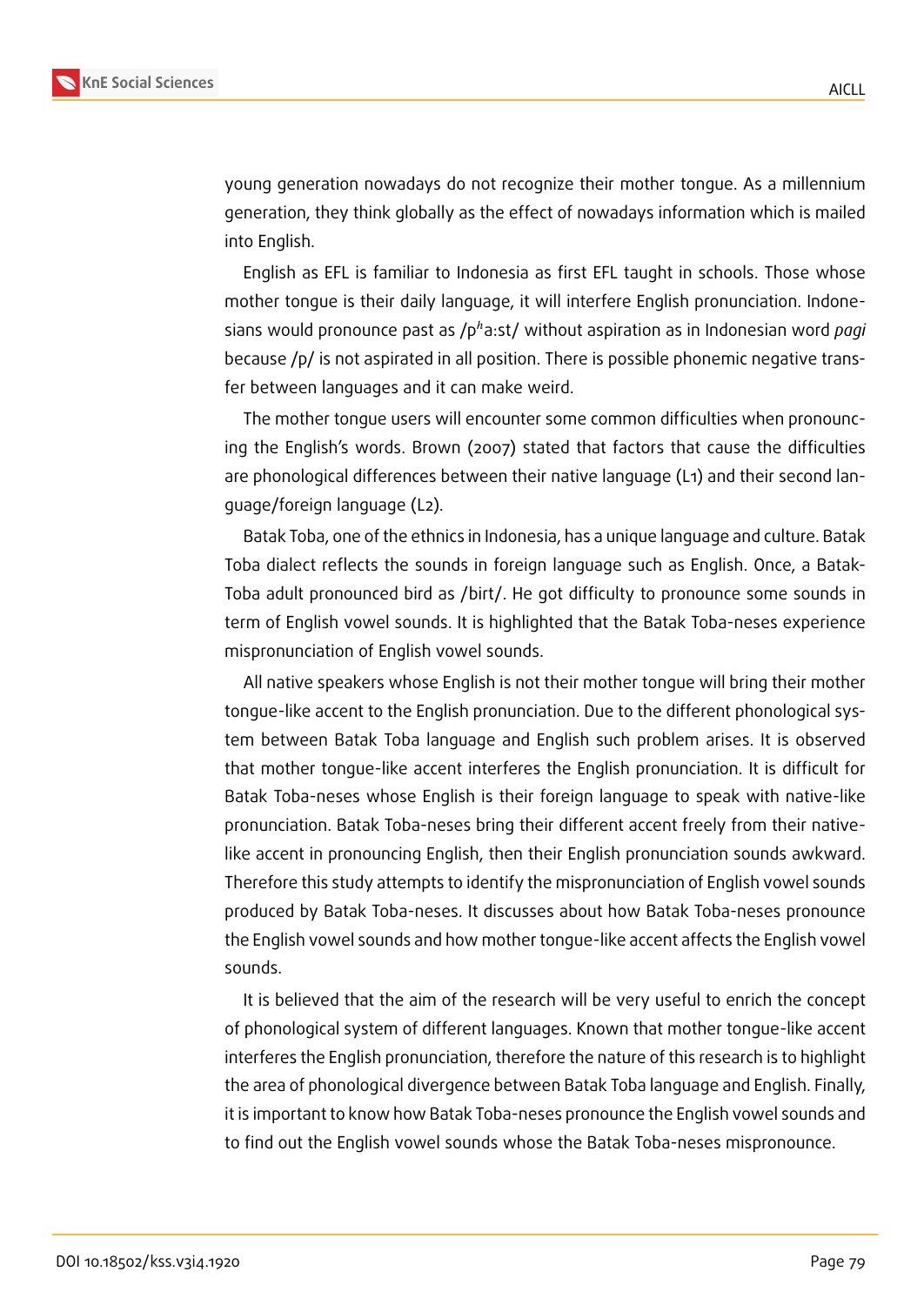### **2. Literature Review**

#### **2.1. English vowel sounds**

Brown (2007) found that an ESL or EFL learner meets some difficulties, because his L1 affects his L2 especially in adulthood, and this effect is a result of L1 transfer; so it is a significant source of making errors for ESL or EFL learner. Carter & Nunan (2001) showed that mother tongue has clear influence on learning L2 pronunciation. While mother tongue-like accent interferes the English pronunciation, phonology deals with one' s knowledge of the sound system of a language, then it concerns with a competence.

English phonology is divided into two branches; segmental phonology and suprasegmental phonology [5]. Segmental phonology is based on the segmentation of language into individual speech sound provided by phonetics. Segmental phonology concerns with the function and possible combination of the sounds within the sound system (Skandera and Burlei[gh](#page-8-0) in [4]). Suprasegmental phonology is connected within those features of pronunciation that cannot be segmented because they extend over more than one segment or sound. Its features include stress rhythm, and intonation. Concerning about the segmental [fe](#page-8-1)atures, English vowel sounds are the area to be discussed in this theory (Skandera and Burleigh in [4].

Finegan (2015) explains vowel sounds are produced by passing air through different shapes of the mouth with different position of the tongue and the lips and with the air stream relatively unobstructed by the narrow pass[ag](#page-8-1)es except at the glottis. Connor in  $\lceil 4 \rceil$  mentions that vowel can be described with vowels placement called cardinal vowel diagram.

### **2.2. Batak Toba language**

Batak Toba langauge is the oldest langauge of all mother tongues in Nort Sumatera [6]. Batak Toba language also has unique vowel sounds. /e/ is familiar in Batak Toba vowel sound but not for  $\frac{z}{1}$  or  $\frac{z}{q}$  or another soft pronouncing. Batak Toba language also has consonant, vowel, and diphthong sounds like English but some sounds are [dif](#page-8-2)ferent.

Batak Toba language has /i/, /e/, / $\Delta$ /, /o/, and / $\sigma$ / sounds. Those vowels are classified into front vowel, central vowel, back vowel, high vowel, low vowel, and mid vowel. Below is the way how the Batak Toba language vowel sounds are pronounced.

Sound  $/\Lambda$ , The word *aha* (what) is pronounced as  $/\Lambda'$  h $\Lambda$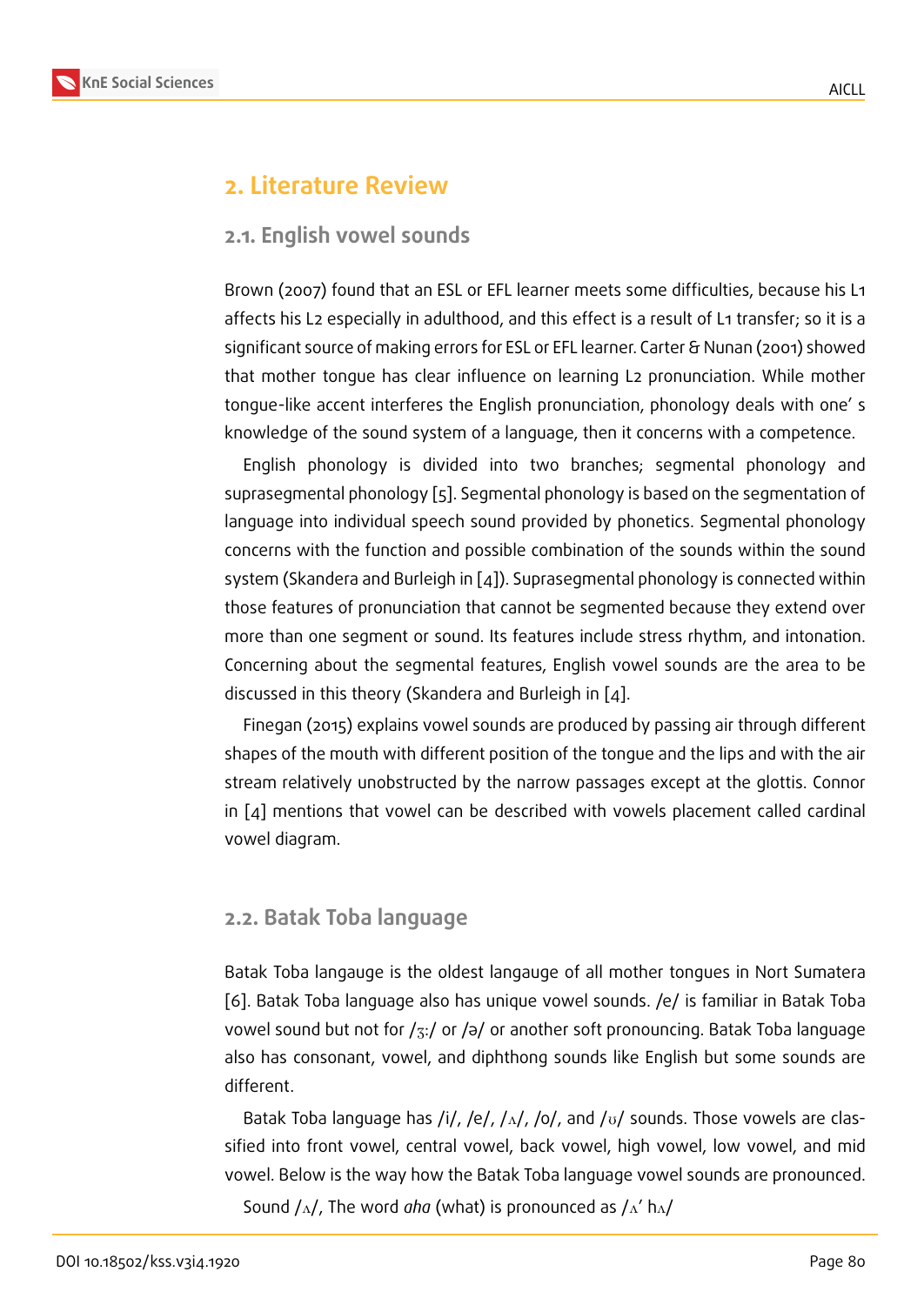

**Figure** 1: Cardinal Vowel Diagram.

Sound /i/, The word *itok* (brother) is pronounced as /i' tok/ Sound / $U$ , The word *unang* (do not) is pronounced as / $U'$  n<sub>A</sub>ŋ/ Sound /e/, The word *eta* (let's go) is pronounced as /e' t<sub>A</sub>/ Sound /o/, The word *olo* (yes) is pronounced as /o' lok/

Kozok (1999) also explains in his book about Batak Toba language alphabets and sounds that it is called *Surat Batak*

### **3. Research Method**

This is a descriptive qualitative research because it concerns with the natural context of the adult Batak Toba-neses' pronunciation. Creswell (2012) mentions that a qualitative research is concerned primarily with process, meaning, and understanding rather than outcomes and procedures. A qualitative research needs to report faithfully the realities and to rely on voices and interpretation of informants. Descriptive research is designed to obtain information concerning with the current status of phenomena. The aim of descriptive study is to describe what exist with respect to variable or condition in a situation.

The respondents of the research are taken by using purposive sampling technique in which the 20 males and 20 females Batak Toba-neses aged 20 to 40 years old.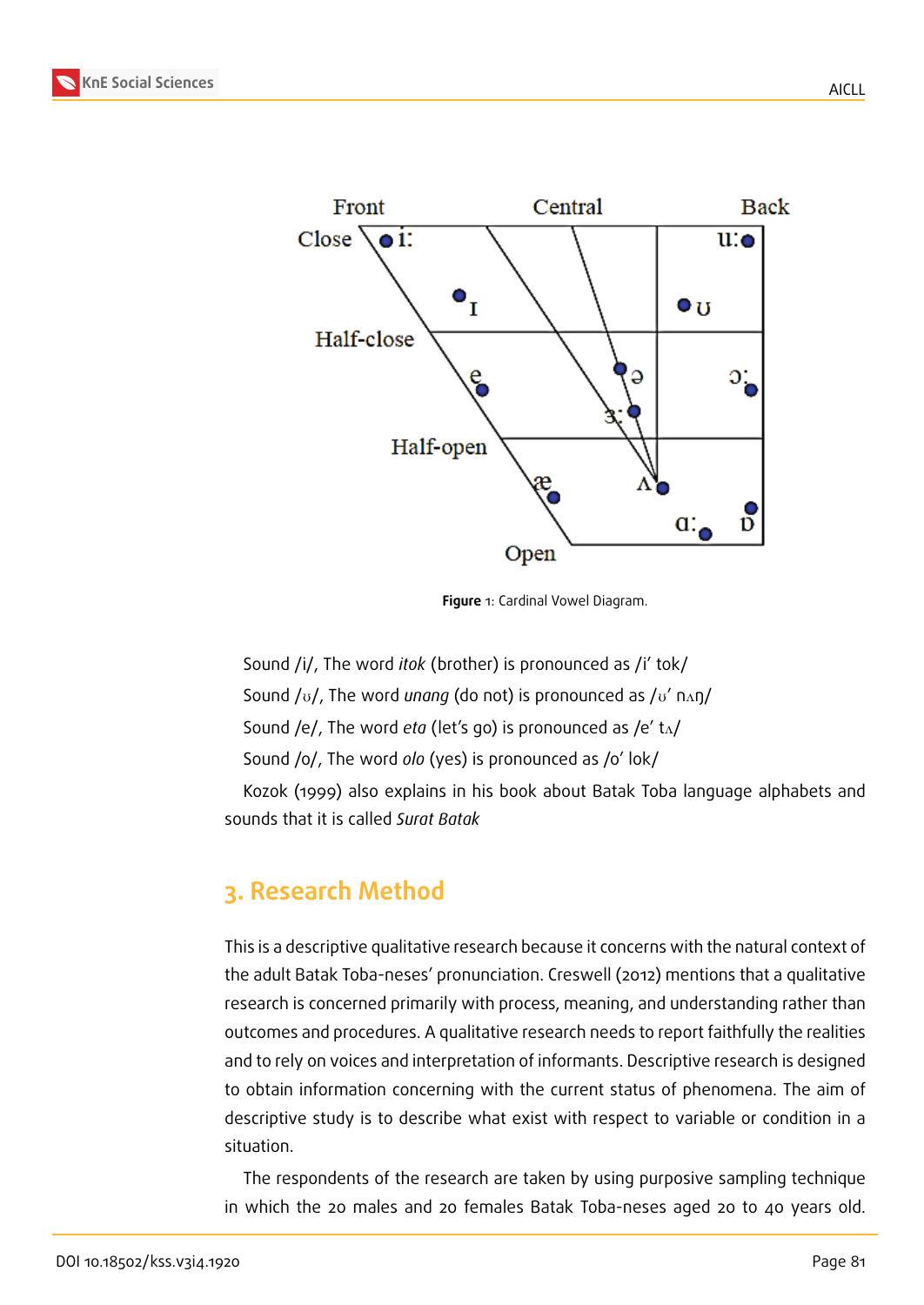| Ina ni surat<br>Induk huruf<br>berbunyi<br>[a] | Induk huruf (ina ni surat) berbunyi a,i,u,e,o, dan h |                                 |                               |                                                         |                             |
|------------------------------------------------|------------------------------------------------------|---------------------------------|-------------------------------|---------------------------------------------------------|-----------------------------|
|                                                | Haluaan<br>berbunyi<br>[i]                           | Haborotan<br>berbunyi<br>[u]    | Singkora<br>berbunyi<br>[e]   | Hatadingan<br>berbunyi<br>$\lbrack 0 \rbrack$           | Sikorjan<br>berbunyi<br>[h] |
| ang                                            | $\mathbf{mg}$ $\mathbf{C}$                           | ung                             | eng                           | $\log$ $\alpha$                                         | hah                         |
| hang                                           | hing $\mathcal{P}$                                   | hung                            | heng                          | hong $27$                                               | mah                         |
| gang                                           | $\sin \sigma$                                        | gung                            | geng                          | $_{\rm gong}$ $\rightarrow$                             | nah                         |
| nang                                           | $\min$ $\infty$                                      | $mung$ $\sim$                   | $n_{eng}$ $\sim$              | $\overline{\text{non}}$                                 | rah                         |
| mang                                           | $\min$ $\sigma$                                      | mung                            | meng                          | mong $\infty$                                           | tah                         |
| rang                                           | $ring$ $\rightarrow$                                 | $\frac{1}{2}$                   | reng                          | $_{\rm{rong}}$ $\rightarrow$                            | lah                         |
| $tan g \leq$                                   | $\lim_{\epsilon \to 0}$                              | tung                            | teng                          | $\mathop{\rm long}\nolimits$ $\mathop{\rm St}\nolimits$ | pah                         |
| lang                                           | $\lim_{\epsilon}$                                    | lung                            | leng                          | $long \frown$                                           | sah                         |
| sang $\boldsymbol{z}$                          | $\sin g$ $\approx$                                   | sung $\boldsymbol{\mathcal{Z}}$ | seng $\bar{z}$                | song $\mathbf{z}$                                       | dah                         |
| dang                                           | $\dim_{\mathbb{S}}$ $\infty$                         | dung                            | deng                          | $\frac{1}{2}$                                           | gah                         |
| $_{\rm pang}$ $\sim$                           | ping $\curvearrowright$                              | $pung \n\approx$                | peng $\overline{\phantom{a}}$ | pong $\curvearrowright$                                 | jah                         |
| bang                                           | $_{\text{bing}}$ $\infty$                            | bung                            | beng                          | bong $\infty$                                           | bah                         |
| ngang                                          | $_{\rm nging}$ $\leq$                                | ngung                           | ngeng                         | $_{\text{ngong}} <$                                     | wah                         |
| $jang \leq$                                    | $jing \leq$                                          | $j$ ung $\blacktriangleright$   | jeng <                        | $j$ ong $\leq$                                          | ngah                        |
| yang                                           | $ying$ $\boldsymbol{\mathrm{C}}$                     | yung                            | yeng                          | yong <b>Volta</b>                                       | nyah                        |
| wang $\bigcap$                                 | wing $\bigcap$                                       | wung                            | weng                          | wong $\bigcap$                                          | yah                         |
| nyang                                          | nying m                                              | nyung                           | nyeng                         | nyong m                                                 |                             |

**Figure** 2: Surat Batak.

They were born in North Sumatera. They are workers and students. Their education background is senior high school graduates in North Sumatera. The respondents live in Batam. Based on the interview, they use Batak Toba language for their communication at home and with their friends the same ethnic.

Observation method is applied in collecting data using the technique of involved conversation observation [7]. There was an open-ended Interview session of the respondents to know the respondents' background [3]. It was applied to provide useful and detail information. The respondents are asked to pronounce the words eat, it, get, mat, car, put, saw, [do](#page-8-3)g, two, cut, bird, and ago after showing them correct pronunciation based on the standard of Received Pro[nu](#page-8-4)nciation (Oxford Dictionary). Technique of recording is used to collect the data.

Then, the data is analyzed by using the method of articulatory phonetic identity proposed by Sudaryanto (2015). This method is used to find out the mispronunciation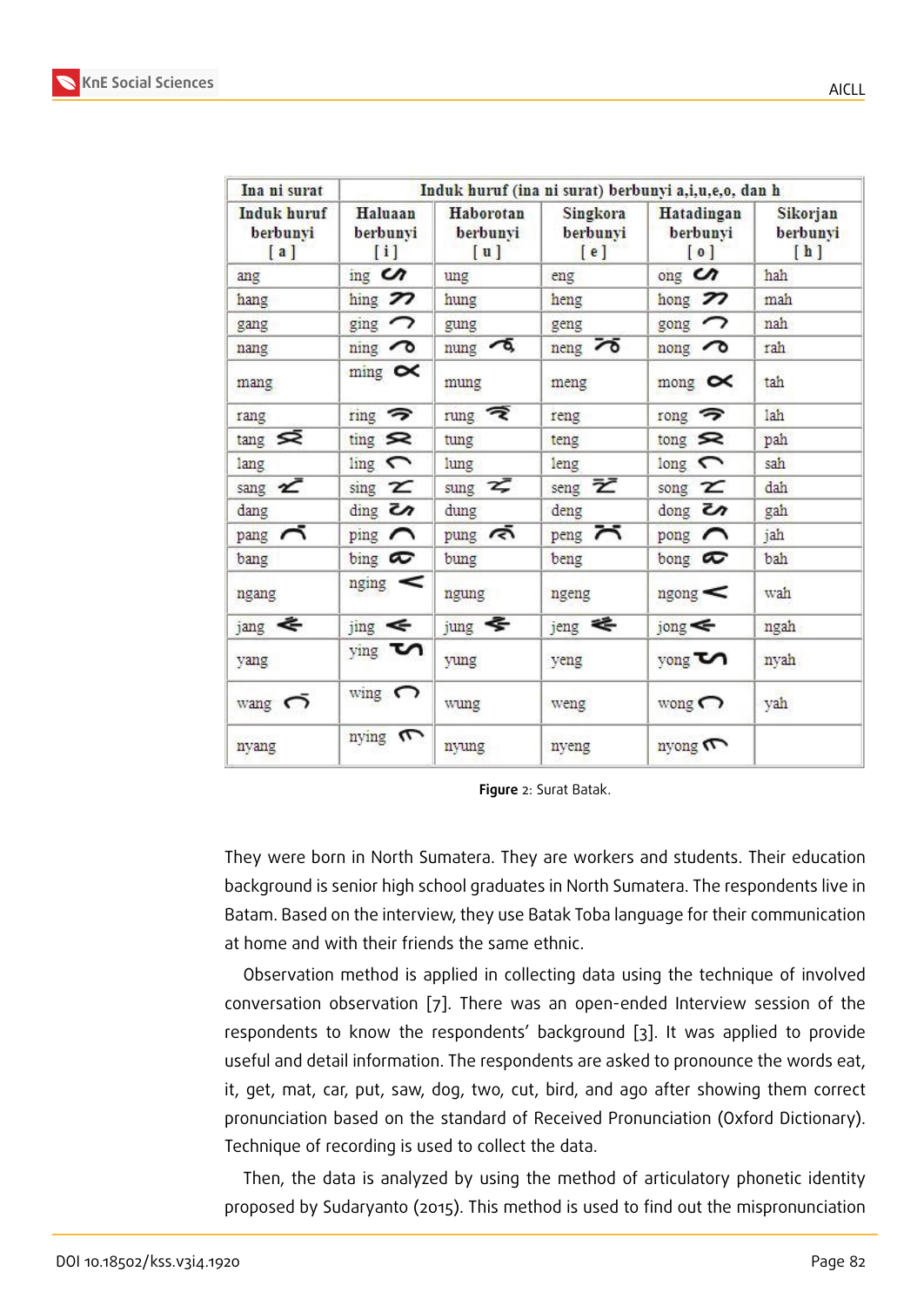

of English vowel consonants. Equalizing technique proposed by Sudaryanto (2015) is used to equalize the Batak Toba-neses' pronunciation with correct pronunciation based on the standard of Received Pronunciation (Oxford Dictionary). Finally, competence in equalizing the main point technique is the technique to know the competence of Batak Toba-neses in pronouncing the given English words as a final result of analyzing.

### **4. Discussion**

There are 20 males and 20 females Batak Toba-neses pronounced the words eat, it, get, mat, car, put, saw, dog, two, cut, bird, and ago that represent the sounds /i:/,  $/I_1/$ ,  $/U_1/$ ,  $/U_2/$ ,  $/Fe/$ ,  $/9/$ ,  $/3$ : $/$ ,  $/2$ : $/$ ,  $/4$ ,  $/4$ ,  $/4$ . $/4$ ,  $/4$ ,  $/4$ ,  $/4$ . With the same background of education, place of birth, and the mother tongue usage, they have mostly the same similarities and differences in pronouncing the English vowel sounds.

Eleven male Batak Toba-neses were not able to pronounce the sound /i:/ in eat. They pronounced /i:/ as / $I$ /, meanwhile the nineteen female Batak Toba-neses were not able to pronounce the sound /i:/. On the other hand, the male and female Batak Toba-neses were able to pronounce the sound  $\frac{1}{1}$  in it. The sound  $\frac{1}{1}$  exists in Batak Toba language pronunciation.

All male Batak Toba-neses were able to pronounce the sound /e/ in get. Two female Batak Toba-neses were not able to pronounce the sound /e/. The male and female Batak Toba-neses were able to pronounce the sound /e/ in get. The sound /e/ exists in Batak Toba language pronunciation.

The male and female Batak Toba-neses were not able to pronounce the sound /æ/ in mat. There is not the sound /æ/ in Batak Toba language pronunciation. Seven male and nine female Batak Toba-neses were not able to pronounce the sound  $/ax/$  in car. The sound  $\sqrt{U}$  in put were pronounced correctly by fourteen males and sixteen females Batak Toba-neses. The sound  $\sqrt{U}$  was easily pronounced by the respondents because the sound  $/v/$  exists in Batak Toba language pronunciation.

Twelve male and eighteen female Batak Toba-neses were not able to pronounce the sound  $/*o*:$  in saw. But almost all male and female Batak Tobe-neses were able to pronounce the sound  $\sqrt{8}$  in dog and two male and female Batak Toba-nese were not able to pronounce it. The sound / $v/$  exists in Batak Toba language pronunciation.

The sound /u:/ in two was pronounced incorrectly by four male and one female Batak Toba-neses. The sound /u:/ is familiar to the Batak Toba-neses. There is the sound /u:/ in *bu.* The pronunciation of Indonesian influences to Batak Toba-neses' pronunciation.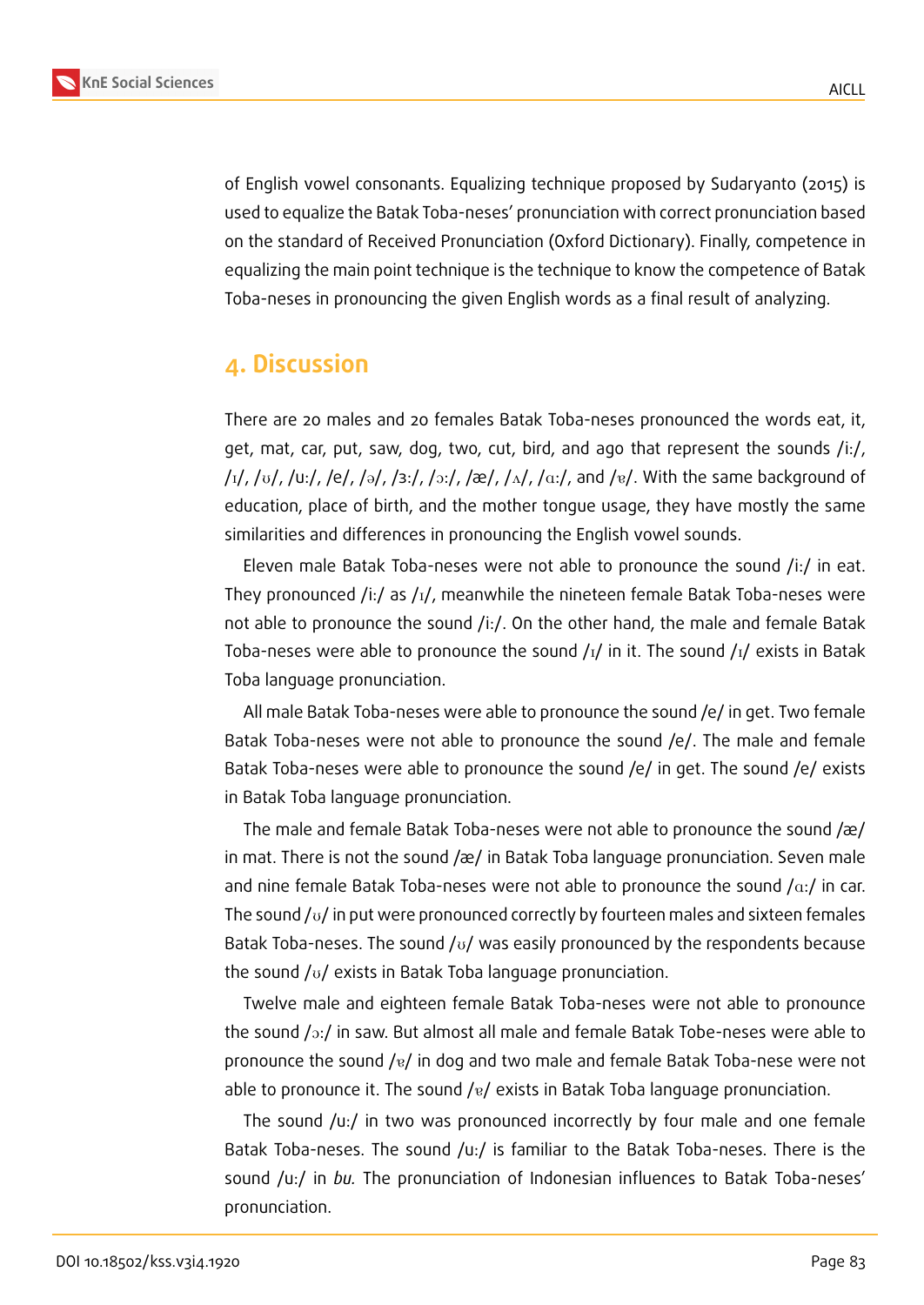

The sound  $/\Delta$  in cut is also familiar to the Batak Toba-neses. Three male and four female Batak Toba-neses were not able to pronounce the sound  $/\Lambda$ . The respondents pronounced  $/\Delta/$  incorrectly because they pronounced cut as /tfot/ and /kot/.

Finally, the seventeen male and eighteen female Batak Toba-neses were not able to pronounce the sound /з:/ in bird and seventeen male Batak Toba-neses were not able to pronounce the sound / $\partial$ / in ago. They pronounced ago as / $\Delta$ g $\partial$ / and /eg $\partial$ /. All female Batak Toba-neses were able to pronounce the sound  $\sqrt{a}$ . As the pronunciation of Indonesian influences to Batak Toba-neses' pronunciation, there is the sound  $\sqrt{a}$  in *kepada*, *keluarga, kejut, kemiri, kedua* and so forth.

Mostly the Batak Toba-neses pronounced the long vowel sounds incorrectly such as /i:/, /з:/, / $\frac{1}{2}$ ;/, and / $\frac{1}{4}$ ;/

## **5. Findings**

- All the respondents are not able to pronounce the sound /æ/ in mat.
- The respondents pronounce mat as  $/m<sub>At</sub>/$  and /met/.
- All the respondents are not able to pronounce the sound /з:/ in bird.
- The respondents pronounce bird as /birt/, /bert/, and /bi:rt/.
- The sound /i:/ in eat and / $\sigma$ :/ in saw are pronounced incorrectly by the female more number than the male Batak Toba-neses.
- The respondents pronounce saw as /sAw/ and /s<sub>8W</sub>/, meanwhile they pronounce eat with the short /i/.
- Almost all of the male Batak Toba-neses are not able to pronounce  $\sqrt{a}$  in ago and all female Batak Toba-neses are able to pronounce  $/\partial$ .
- $\cdot$  The male Batak Toba-neses pronounce ago as /eg $_{\rm g}/.$
- The language contact influences the female Batak Toba-neses due to the word *kepada*, *keluarga*, *kejut, kemiri,* and *kedua* in which vowel e is pronounced as /@/.
- The respondents are not too difficult to pronounce the sound  $/\alpha$ :/ in car.
- Sound  $/ax/$  exists in Indonesian and Batak Toba language with no long sound.
- Sound /u:/ is not difficult to be pronounced by the respondents
- Sound /u:/ is influenced by the Indonesian word *bu* as /bu:/.
- Sounds / $U/L/M$ , / $E/L$ , /e/, and /i/ are pronounced correctly by the respondents because these sounds appear both in Indonesia and Batak Toba languages. And,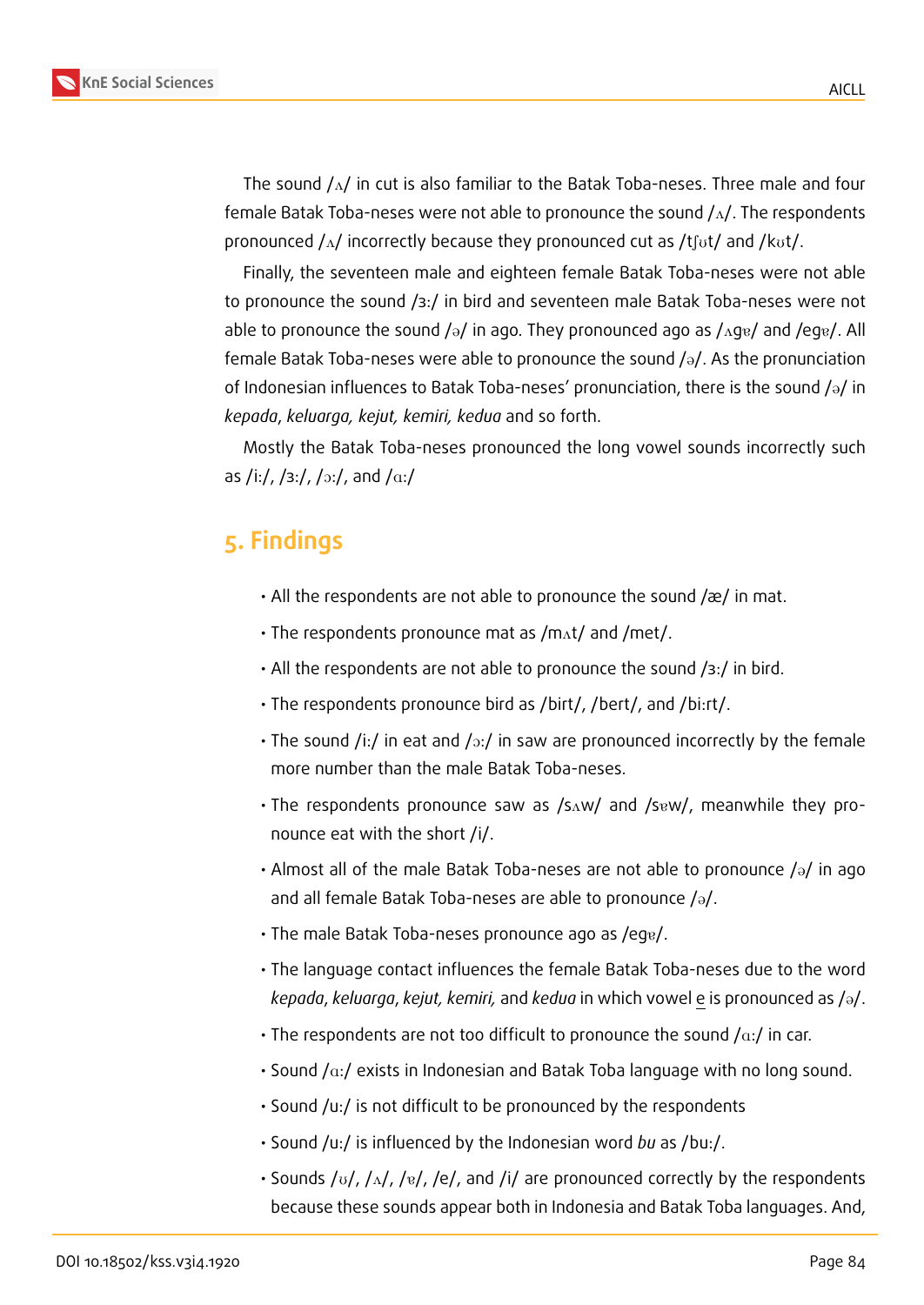

these sounds are the based vowel sounds of Indonesia and Batak Toba languages.

- Additionally, Batak Toba language vowel sounds do not produce long intonation sound but it can be adapted by the respondents.
- The respondents treat the English vowel sounds as the same with their mother tongue vowel sounds.
- Comparing between male and female Batak Toba-neses' way of English pronuncing, female is more adaptable in pronouncing the foreign language in term of English (EFL) than the male is.

### **6. Conclusions**

This paper has concluded the area of English vowel sounds where the adult Batak Tobaneses do not pronounce English words correctly, due to the mother tongue-like accent interference. The mother tongue like-accent is able to affect the ability to pronounce foreign language words. The Batak Toba-neses are not able to pronounce a few English vowel sounds. It is caused by the difference of phonological system.

By the use of mother tongue or native language as a home language will form the speaker's speech organ system as well as the native-accent and mother tongueaccent. *Toba Surat Batak* describes that Batak Toba language has five main vowel sounds /i/, /e/, / $\frac{1}{2}$ /, / $\frac{1}{2}$ , and / $\frac{1}{2}$ , batak toba-neses are not able to pronounce the English vowel sounds /æ/, / $3:$ /, and / $\sigma$ :/ as these sounds do not exist in Batak Toba language. Batak Toba-neses are able to pronounce the English vowel sounds /i/, /e/, /e/,  $/\Lambda$ , and / $\upsilon$ / correctly.

The English vowel sounds /i:/ and / $\alpha$ :/ are not pronounced correctly as they are long vowel sounds. Mostly Batak Toba language has short vowel sounds. The English vowel sounds  $/\partial$  and  $/\psi$ : are able to be pronounced correctly because these sounds exist in Indonesian such as *ke* /ka/ and *bu* /bu:/.

### **References**

- [1] Brown, H. D. (2007). Teaching by Principles: An Interactive Approach to Language Pedagogy (3rd ed.). San Francisco, USA: Pearson Longman.
- [2] Carter, R., & Nunan, D. (2001). Teaching English to Speakers of Other Langauges (1st ed.). New York: Cambridge University Press.